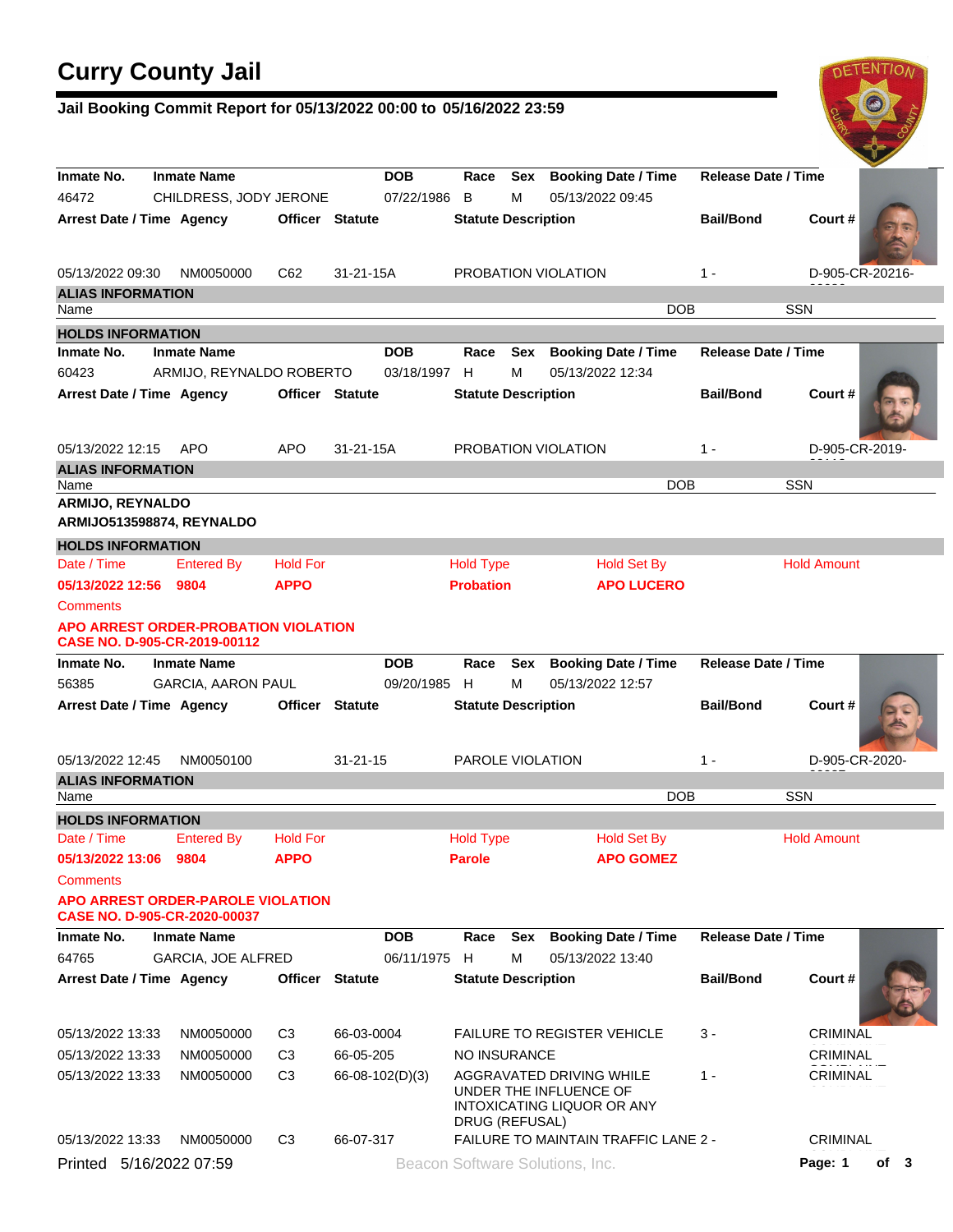## **Curry County Jail**

### **Jail Booking Commit Report for 05/13/2022 00:00 to 05/16/2022 23:59**



| <b>ALIAS INFORMATION</b><br>Name                                        |                         |                        |                   |              |                                                                                                    |     | DOB                                                                         |                            | <b>SSN</b>         |  |
|-------------------------------------------------------------------------|-------------------------|------------------------|-------------------|--------------|----------------------------------------------------------------------------------------------------|-----|-----------------------------------------------------------------------------|----------------------------|--------------------|--|
| <b>HOLDS INFORMATION</b>                                                |                         |                        |                   |              |                                                                                                    |     |                                                                             |                            |                    |  |
| Inmate No.                                                              | <b>Inmate Name</b>      |                        |                   | <b>DOB</b>   | Race                                                                                               | Sex | <b>Booking Date / Time</b>                                                  | <b>Release Date / Time</b> |                    |  |
| 45308                                                                   | ORDONEZ, ADAN GABRIEL   |                        |                   | 06/14/1983 H |                                                                                                    | м   | 05/14/2022 01:33                                                            |                            |                    |  |
| Arrest Date / Time Agency                                               |                         | <b>Officer Statute</b> |                   |              | <b>Statute Description</b>                                                                         |     |                                                                             | <b>Bail/Bond</b>           | Court#             |  |
|                                                                         |                         |                        |                   |              |                                                                                                    |     |                                                                             |                            |                    |  |
| 05/13/2022 22:57                                                        | <b>STATE</b>            | 6461                   | 66-05-039         |              |                                                                                                    |     | DRIVING WHILE LICENSE<br>SUSPENDED OR REVOKED                               | $1 -$                      | <b>CRIMINAL</b>    |  |
| 05/13/2022 22:57                                                        | STATE                   | 6461                   | 66-03-0805        |              | LAMPS                                                                                              |     | <b>FAILURE TO HAVE OPERATING TAIL</b>                                       | 2 -                        | <b>CRIMINAL</b>    |  |
| 05/13/2022 22:57                                                        | <b>STATE</b>            | 6461                   | 66-05-205         |              | NO INSURANCE                                                                                       |     |                                                                             | 3 -                        | CRIMINAL           |  |
| 05/13/2022 22:57                                                        | STATE                   | 6461                   | 66-03-0001.3      |              | FAILURE TO COMPLY WITH FOREIGN 4 -<br><b>COMMERCIAL MOTOR CARRIER</b><br><b>VEHICLE OPERATIONS</b> |     |                                                                             |                            | CRIMINAL           |  |
| <b>ALIAS INFORMATION</b>                                                |                         |                        |                   |              |                                                                                                    |     |                                                                             |                            |                    |  |
| Name                                                                    |                         |                        |                   |              |                                                                                                    |     | <b>DOB</b>                                                                  |                            | <b>SSN</b>         |  |
| ORDONEZ-MONTANO, ADAN GABRIEL                                           |                         |                        |                   |              |                                                                                                    |     |                                                                             |                            |                    |  |
| <b>HOLDS INFORMATION</b>                                                |                         |                        |                   |              |                                                                                                    |     |                                                                             |                            |                    |  |
| Inmate No.                                                              | <b>Inmate Name</b>      |                        |                   | <b>DOB</b>   | Race                                                                                               | Sex | <b>Booking Date / Time</b>                                                  | <b>Release Date / Time</b> |                    |  |
| 64766                                                                   | NANCE, THOMAS MATHEW    |                        |                   | 08/11/1982 W |                                                                                                    | м   | 05/15/2022 00:23                                                            |                            |                    |  |
| Arrest Date / Time Agency                                               |                         | <b>Officer Statute</b> |                   |              | <b>Statute Description</b>                                                                         |     |                                                                             | <b>Bail/Bond</b>           | Court#             |  |
| 05/15/2022 00:10                                                        | NM0050100               | 172                    | $30-03-18(A)$     |              |                                                                                                    |     | CRIMINAL DAMAGE TO THE<br>PROPERTY OF A HOUSEHOLD<br>MEMBER (UNDER \$1,000) | $1 -$                      | M-44-MR-2022-      |  |
| 05/15/2022 00:10                                                        | NM0050100               | 172                    | 30-16-08          |              |                                                                                                    |     | EMBEZZLEMENT (OVER \$100)                                                   | $2 -$                      | M-44-MR-2022-      |  |
| <b>ALIAS INFORMATION</b><br>Name                                        |                         |                        |                   |              |                                                                                                    |     | <b>DOB</b>                                                                  |                            | SSN                |  |
| <b>HOLDS INFORMATION</b>                                                |                         |                        |                   |              |                                                                                                    |     |                                                                             |                            |                    |  |
| Date / Time                                                             | <b>Entered By</b>       | <b>Hold For</b>        |                   |              | <b>Hold Type</b>                                                                                   |     | <b>Hold Set By</b>                                                          |                            | <b>Hold Amount</b> |  |
| 05/16/2022 07:19                                                        | 0594                    | <b>ROOSEVELT</b>       |                   |              | <b>Out of County</b><br><b>JUDGE MITCHELL</b>                                                      |     |                                                                             |                            |                    |  |
| Comments                                                                |                         |                        |                   |              |                                                                                                    |     |                                                                             |                            |                    |  |
| ROOSEVELT COUNTY CRIMINAL WARRANT<br><b>CASE NO. M-44-MR-2022-00042</b> |                         |                        |                   |              |                                                                                                    |     |                                                                             |                            |                    |  |
| Inmate No.                                                              | <b>Inmate Name</b>      |                        |                   | <b>DOB</b>   | Race                                                                                               | Sex | <b>Booking Date / Time</b>                                                  | <b>Release Date / Time</b> |                    |  |
| 63667                                                                   | GONZALES, ISRAEL MANUEL |                        |                   | 09/07/1989 H |                                                                                                    | М   | 05/15/2022 12:57                                                            |                            |                    |  |
| Arrest Date / Time Agency                                               |                         | Officer Statute        |                   |              | <b>Statute Description</b>                                                                         |     |                                                                             | <b>Bail/Bond</b>           | Court#             |  |
| 05/15/2022 00:00                                                        | NM0050100               | 228                    | $31 - 03 - 09(A)$ |              | <b>CHARGE</b>                                                                                      |     | FAILURE TO APPEAR ON A FELONY                                               | $1 -$                      | D-905-CR-2021-     |  |
| 05/15/2022 00:00                                                        | NM0050100               | 228                    | $31 - 12 - 3$     |              |                                                                                                    |     | FAILURE TO PAY FINES                                                        | $2 -$                      | WI0022037          |  |
| <b>ALIAS INFORMATION</b>                                                |                         |                        |                   |              |                                                                                                    |     |                                                                             |                            |                    |  |
| Name<br><b>GONZALES, ISREAL</b>                                         |                         |                        |                   |              |                                                                                                    |     | <b>DOB</b>                                                                  |                            | SSN                |  |
| <b>GONZALES, ISREAL MANUEL</b><br><b>GONZALEZ, ISREAL MANUEL</b>        |                         |                        |                   |              |                                                                                                    |     |                                                                             |                            |                    |  |
| <b>HOLDS INFORMATION</b>                                                |                         |                        |                   |              |                                                                                                    |     |                                                                             |                            |                    |  |